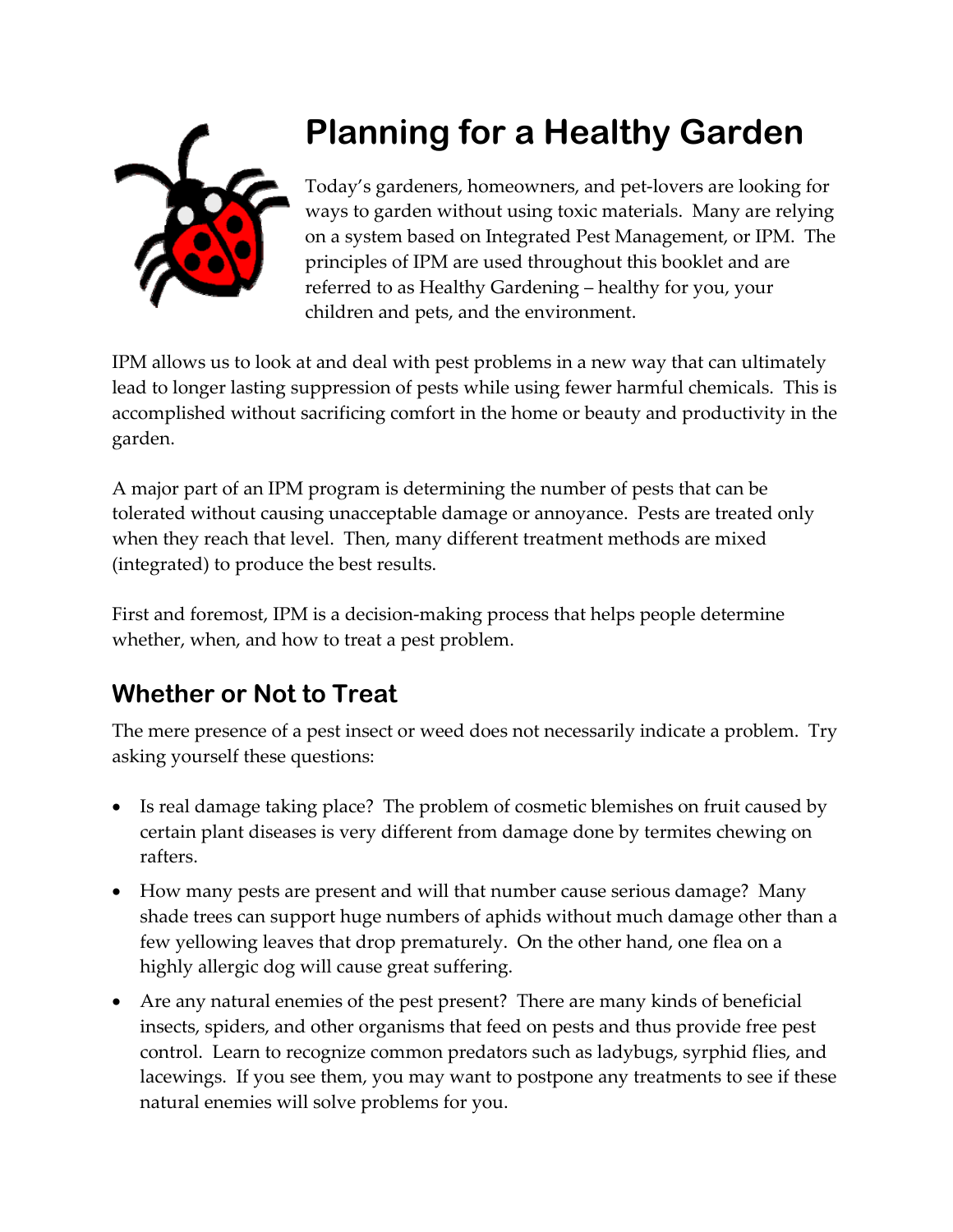• How many pests can you tolerate? People differ in the number of pests they are willing to tolerate, and this tolerance level varies depending on the factors discussed above. IPM encourages people to think about their tolerance levels and experiment with tolerating a greater number of pests, especially in situations where damage is not serious.

## **When to Treat**

Proper timing of treatments is very important for good pest management. Regular monthly or bi-monthly spraying wastes pesticides and unnecessarily exposes humans, pets, and the environment to toxic chemicals. In addition, during many of these treatments, pests may not be present or present in numbers so small that they are causing no problem.

For some pests, treatments must be timed to coincide with a period in their lives when they are most vulnerable to the treatment. Many scale insects can only be successfully controlled during the 'crawler' stage when the tiny, immature insects come out from under the hard, protective covering of the mother scale.

### **How to Treat**

IPM emphasizes combining or integrating a number of treatment methods into a comprehensive plan for managing the pest. Because of the complexity of the natural world, it is seldom possible to effectively control a pest with one treatment method.

Pesticides are only one kind of treatment. IPM does not prohibit the use of pesticides. Pesticides are a very useful tool, but they are chosen carefully to be the least-hazardous to people, pets, and the environment. Pesticides are only used in 'spot' treatments, where and when they are needed. Spot treating with a pesticide is like weeding your garden with a hoe instead of a bulldozer.

There are a number of different treatment methods or controls available to the IPM gardener. They come under the general categories of physical, cultural, biological, and least‐toxic chemical controls.

• **Physical controls** are barriers such as copper strips to keep slugs and snails away from plants, caulk to plug pest entry holes into buildings, or sticky barriers that keep ants out of hummingbird feeders. Fabric row covers exclude insects and birds from rows of vegetables, and special weed control fabric suppresses weeds. Your own hands are a physical control when you use them to squash bugs or pick snails off a plant. The humble vacuum has proved very useful in pest management. You can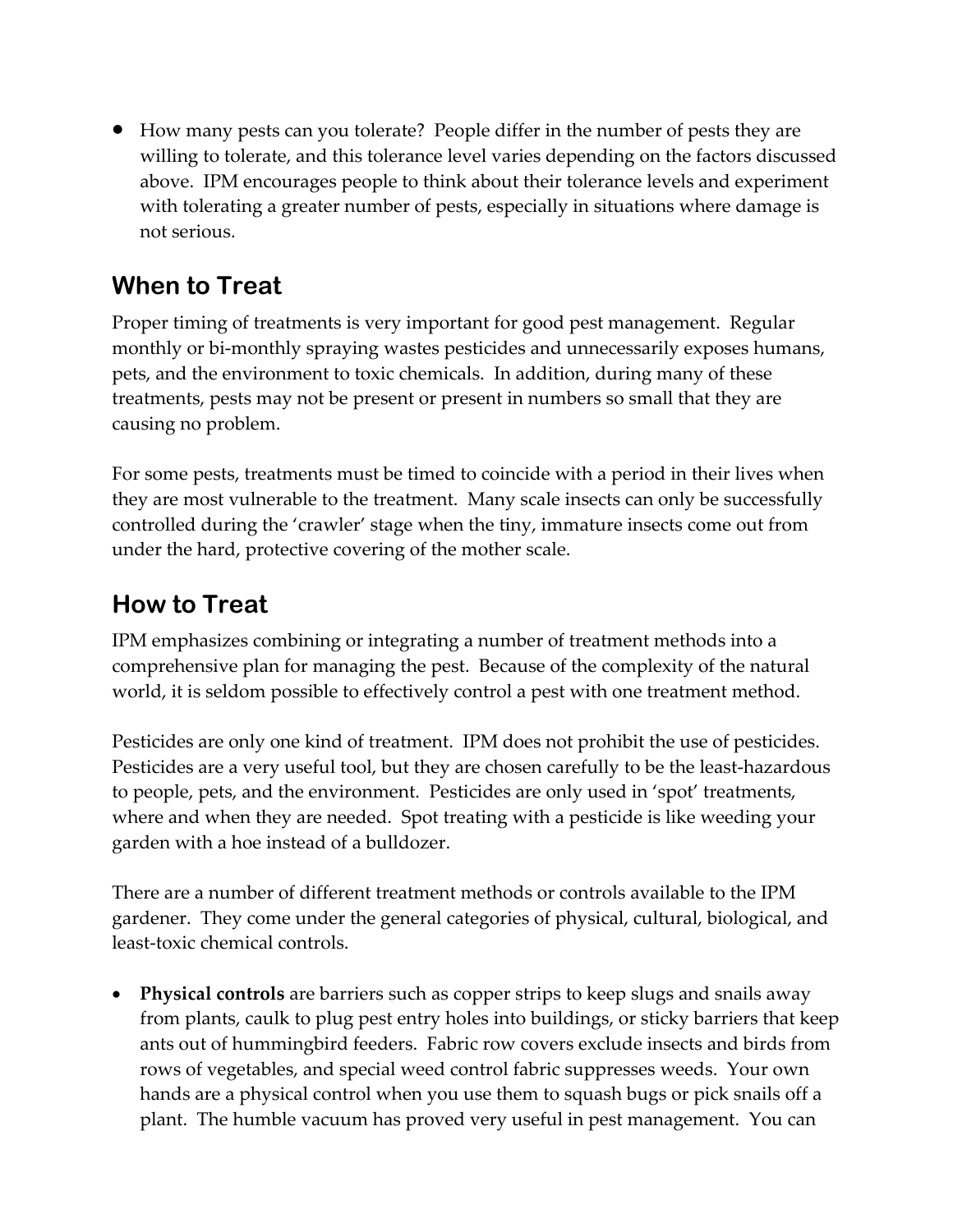use it to capture white flies and other pests outdoors and ants, spiders, fleas, and cockroaches inside.

- **Cultural controls** include designing the garden to minimize pest problems and doing routine maintenance in ways that keep plants as healthy as possible. For example, concrete mow strips between the lawn and fence allow the mower to edge the grass, eliminating the need to use herbicides under the fence. Mowing your lawn at the proper height and fertilizing at the right times contribute to a more vigorous lawn that can out‐compete weeds and resist pests. Cultural controls also include choosing plants that resist pests and that will grown well in the kind of soil in your garden and the amount of sunlight available.
- **Biological controls** enlist other living creatures to attack pests. You can probably find many biological controls, such as ladybugs, spiders, soldier beetles, green lacewings, birds, toads, lizards, and many others thriving naturally in your garden. There is a lot you can do to attract these beneficial organisms to your garden, including planting insectary plants and not using pesticide sprays that kill beneficial organisms along with the pests. You can also buy a wide variety of beneficial organisms from special insectaries. *See the list of insectary plants at the end of this article.*
- **Least‐toxic chemical controls** are a last‐resort option, after all other methods have failed, and only when a pest is causing an unacceptable level of damage. If you use chemicals, consider their safety for humans, pets, and the environment. Always read the label and use all protective gear mentioned on the label, such as gloves and safety glasses. Look for environmentally friendly products that, when used properly, are less disruptive to beneficial organisms and are less likely to cause water pollution. These include products such as insecticidal soaps and oils, desiccating dusts (diatomaceous earth and silica aerogel), boric acid and borates, and some botanical pesticides such as neem oil and orange oil that are derived from plants. (Note that the widely available pyrethroid pesticides, whose active ingredient usually ends in *–thrin*, may be as toxic or even more toxic than the organophosphate pesticides they replaced.)

### **Successful IPM Relies on Monitoring**

IPM strongly emphasizes monitoring, or gathering information on, pests and the problems they cause. Regular inspections of your house, garden, or pet provide you with information to help you decide whether you have a pest problem, if the problem needs treatment, and how the problem should be treated.

The more you understand about pests, their habits, their life cycles, and the factors that affect their growth, the better you can prevent pest problems or deal with infestations